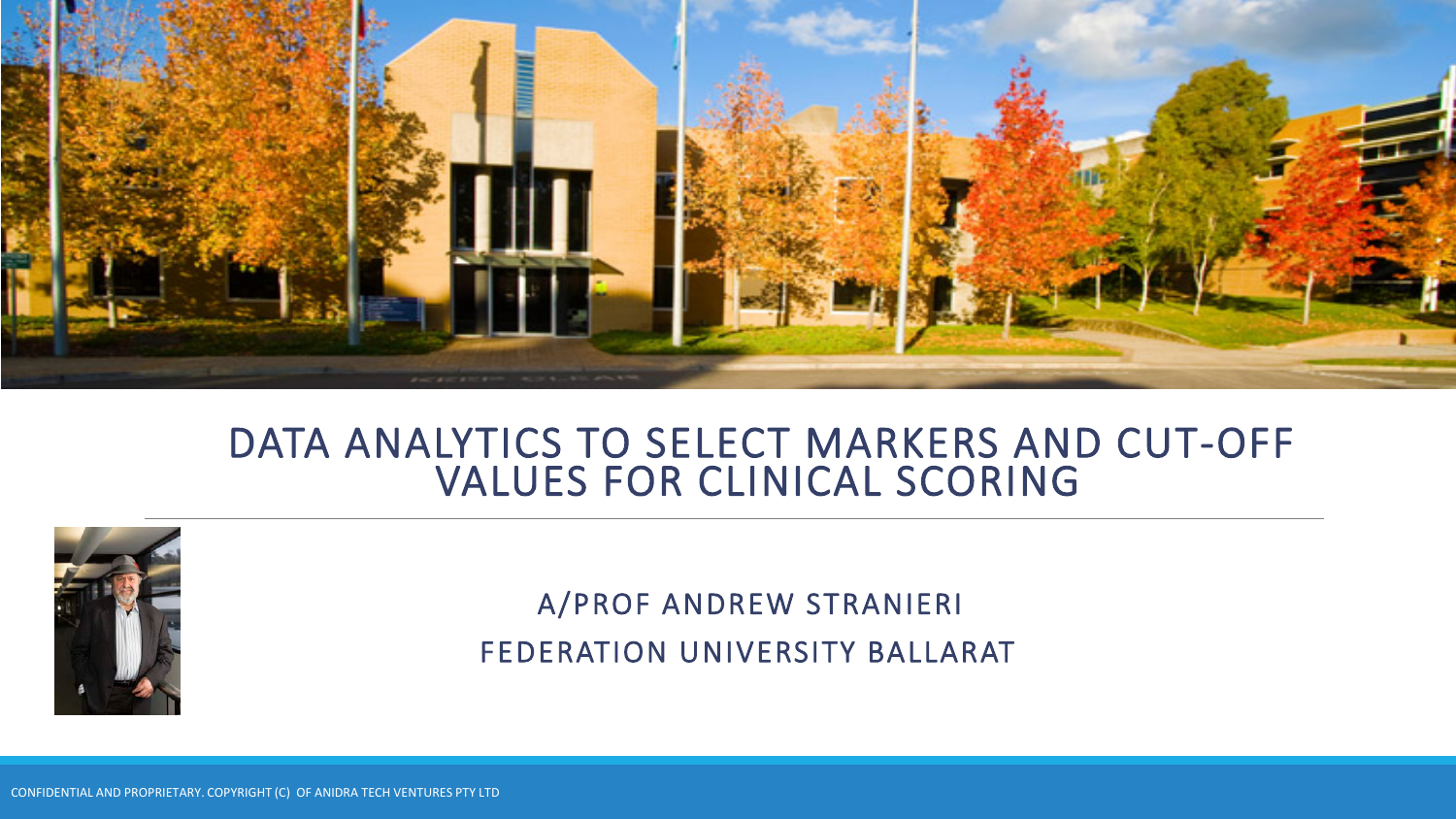# Smart systems for health care group reasoning

*ARC Discovery with (Monash, Deakin, FedUni), ARC Linkage (RMIT)*

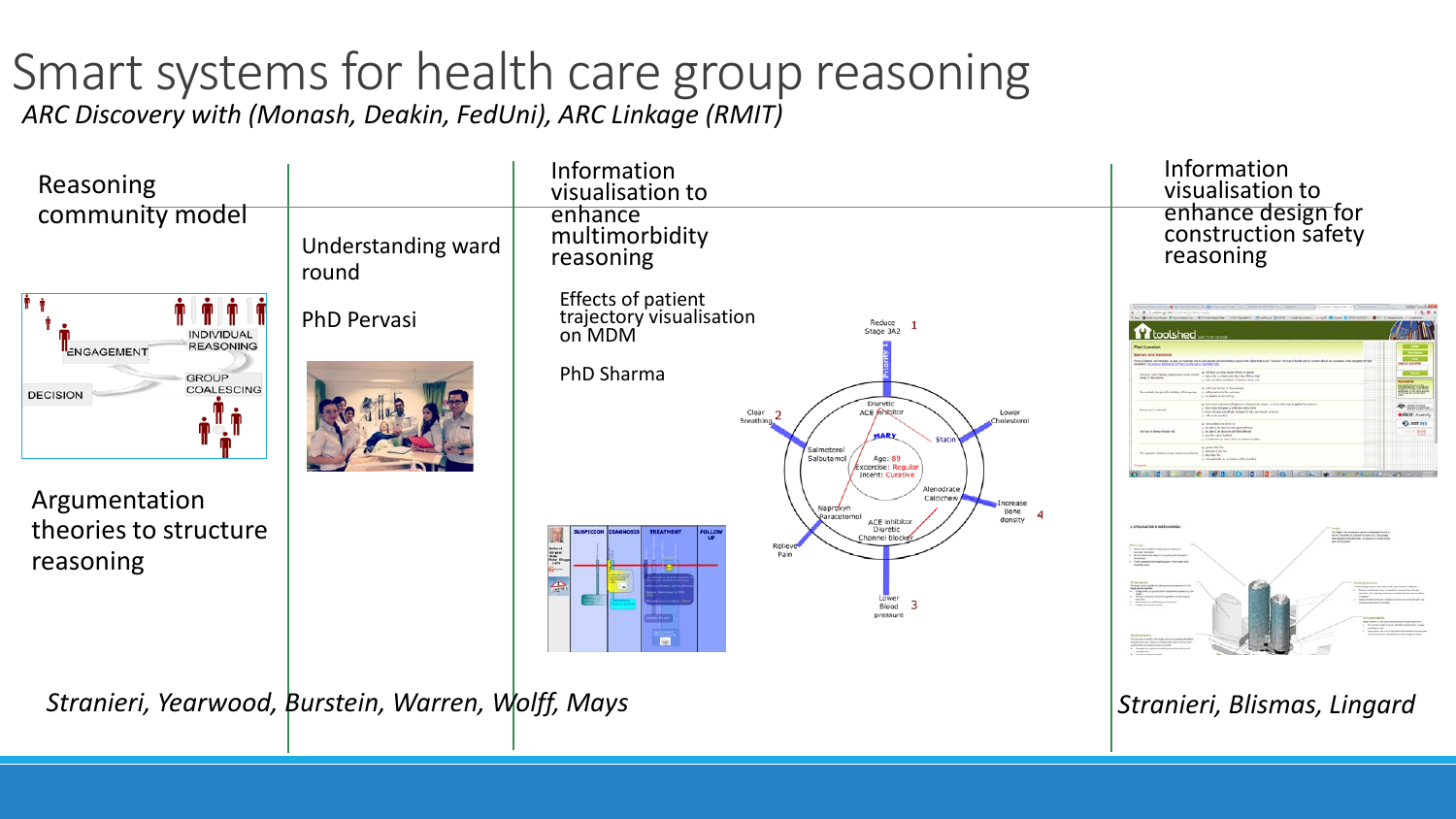## Remote patient monitoring

*Funding: ANZ Medical Trustees, Karpagum College India,* 

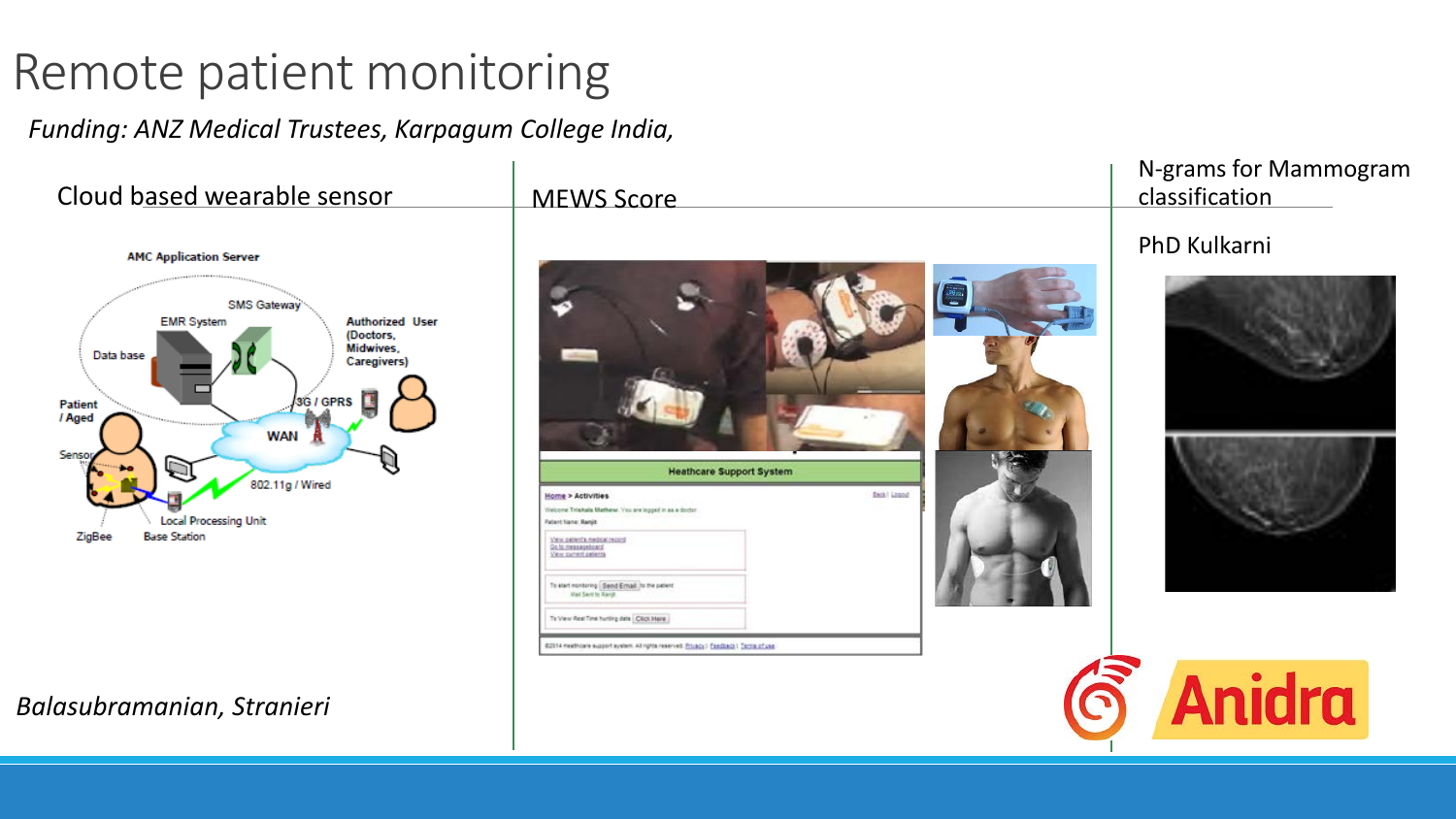## HD3D Telemedicine for shortage

Tele-dentistry with UniMelb Oral Health CRC, Maryborough DS



*Stranieri, Marino, Collmann*

Tele-psychiatry with UniMelb Dept Pscyhiatry





3D Tele-wound with Wimmera Health Care Group, West Wimmera Health Services



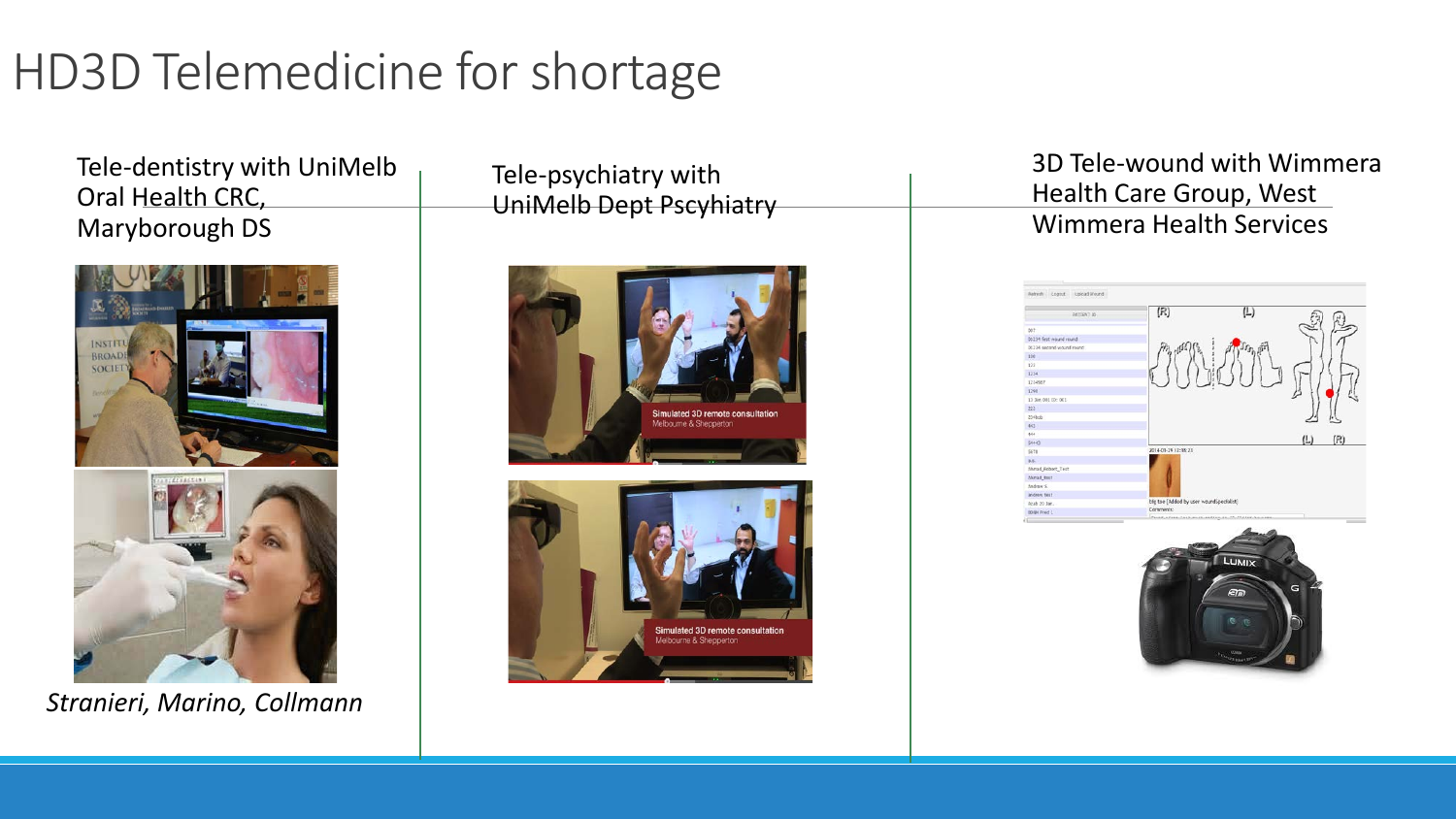## Screening Clinics for the Management of Chronic Conditions







### **Herbert Jelinek CSU**

**>6,000 participants screened since 2006**

**>40 tests per person >150 features/test results >6000 records**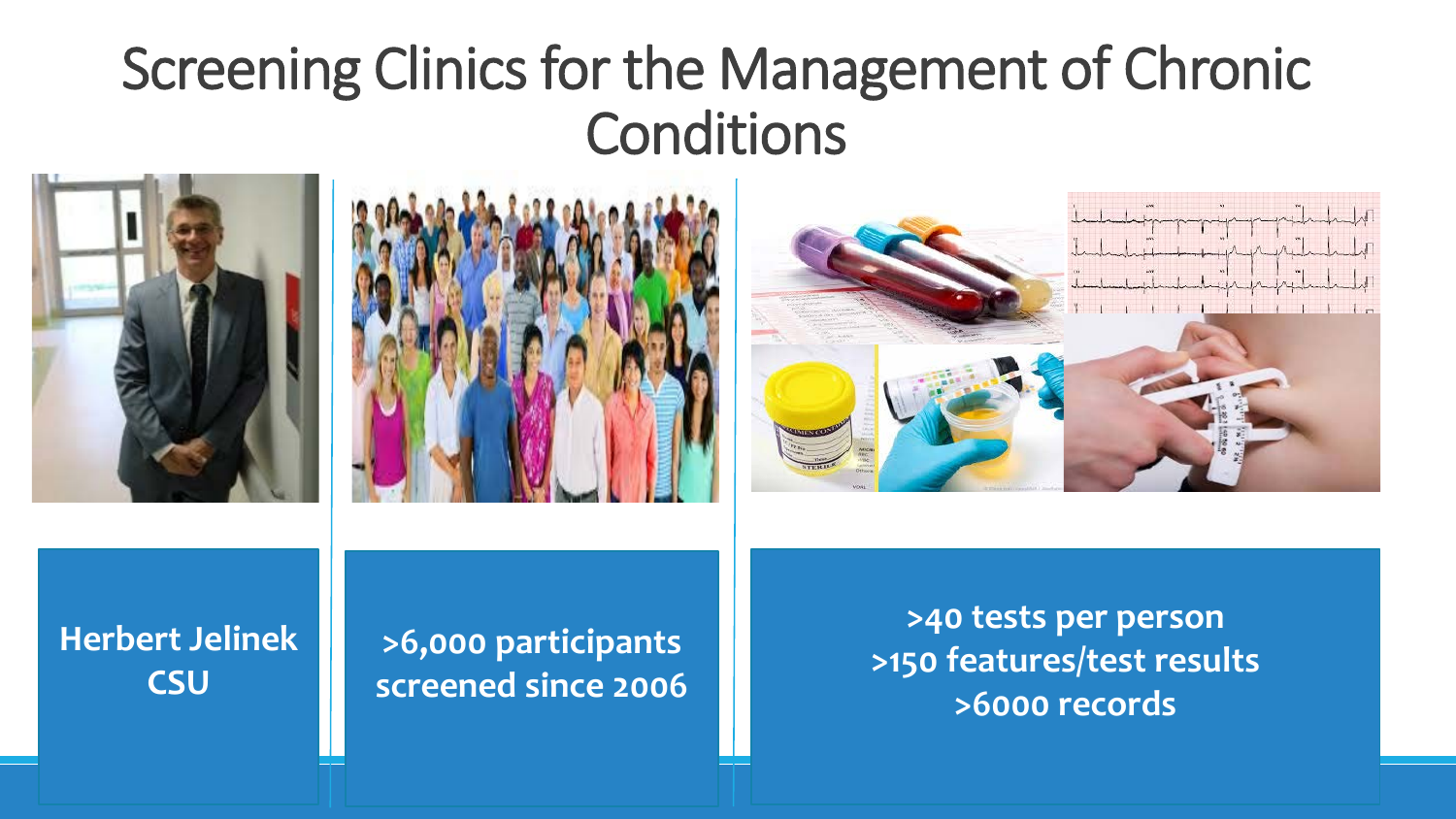# Traditional Screening

# Chronic Management Screening

Tests on a large scale to identify the presence of disease in apparently healthy people

Periodic test for specific condition eg colorectal cancer screening and the series of the series of the series of the series (250 tests) screening

### Clinical

Disease is well defined, Test sensitivity, specificity good, treatments available for positive tests

### Feasible

Test is simple and safe Test is cost-effective

Tests on a large scale to help empower chronic condition sufferers (or at risk) to manage their condition

### Technological case

Low cost devices, EEG, ECG, Bloods, Thermal cameras, retinal cameras, etc

#### Economic case

Cost effective if run as a placement for student nurses

### Clinical case

Unique Big Data Analytics for Public Health Empower people to self manage Reach groups that avoid doctors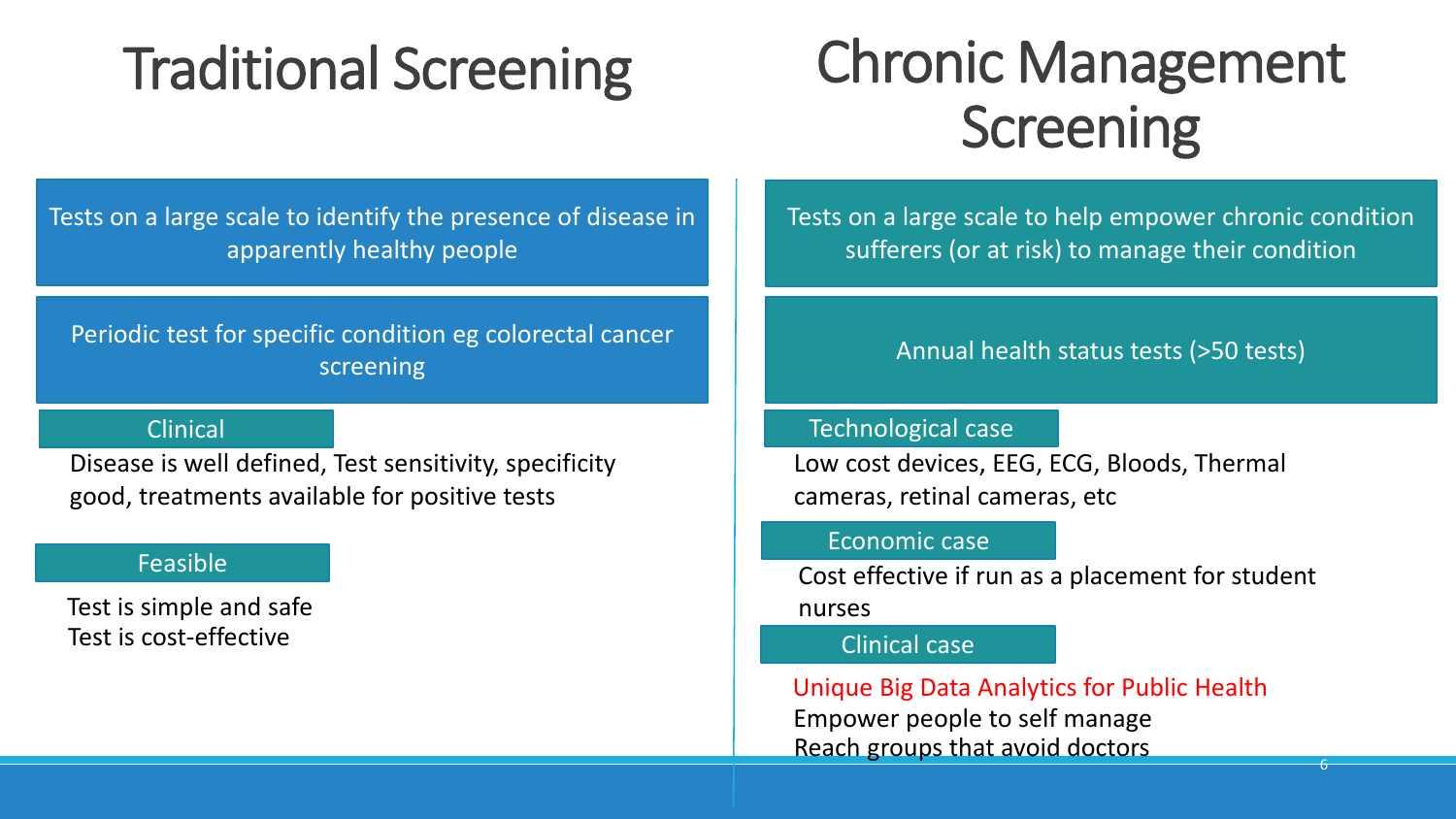## DATA ANALYTICS FROM SCREENING DATA

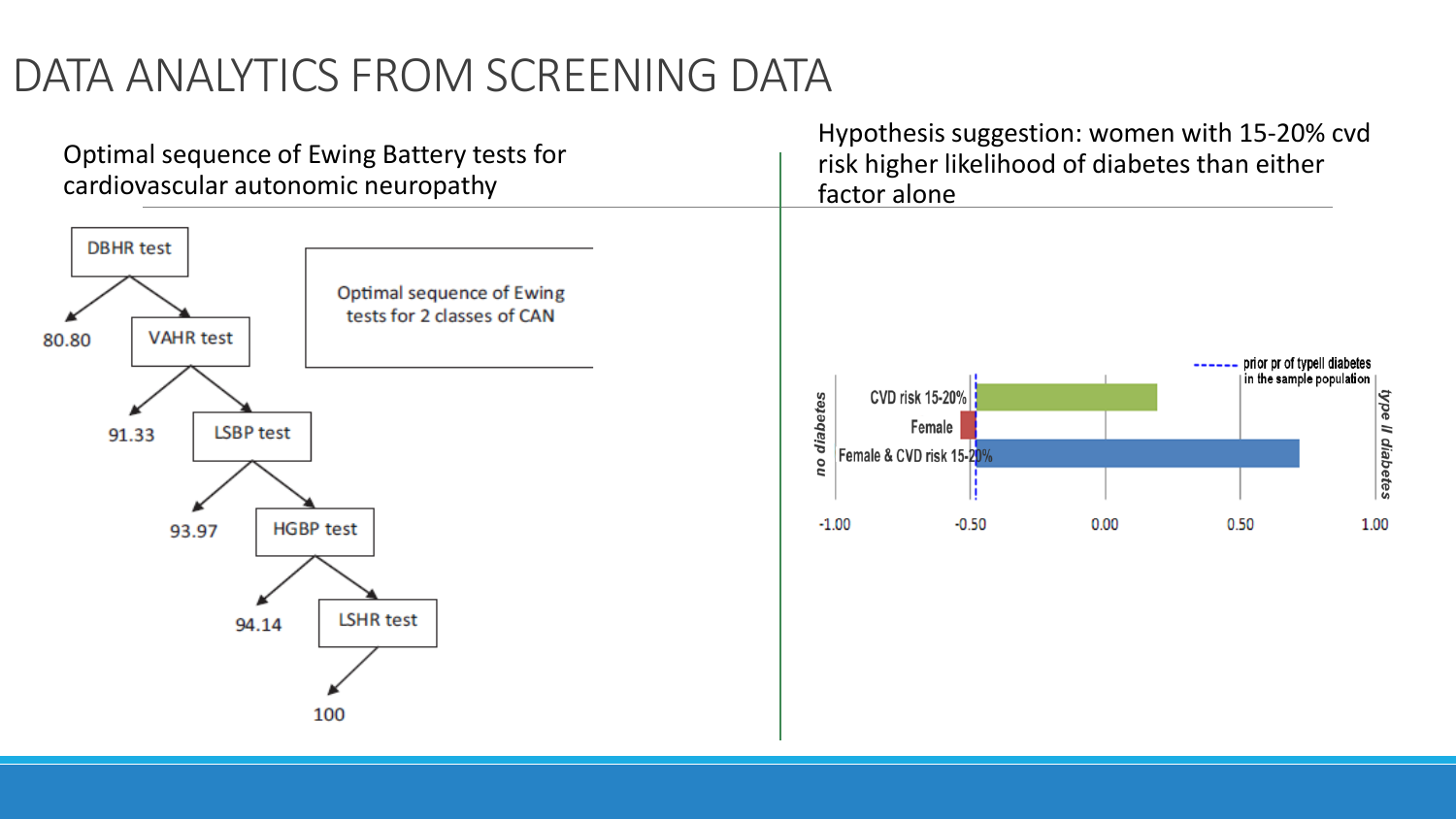## DATA ANALYTICS FROM SCREENING DATA

**Use data analytics to discover cut-off thresholds for scoring systems**

**Look for Multiple Pairs : HbA1c + only one other (for translation to clinical use)** 

![](_page_7_Figure_3.jpeg)

If HbA1c<4.9% then T2DM=No Else if HbA1c>6.2% then T2DM=Yes Else if 8-OHdG<982 then T2DM=No Else if 8-OHdG>=982 T2DM = Yes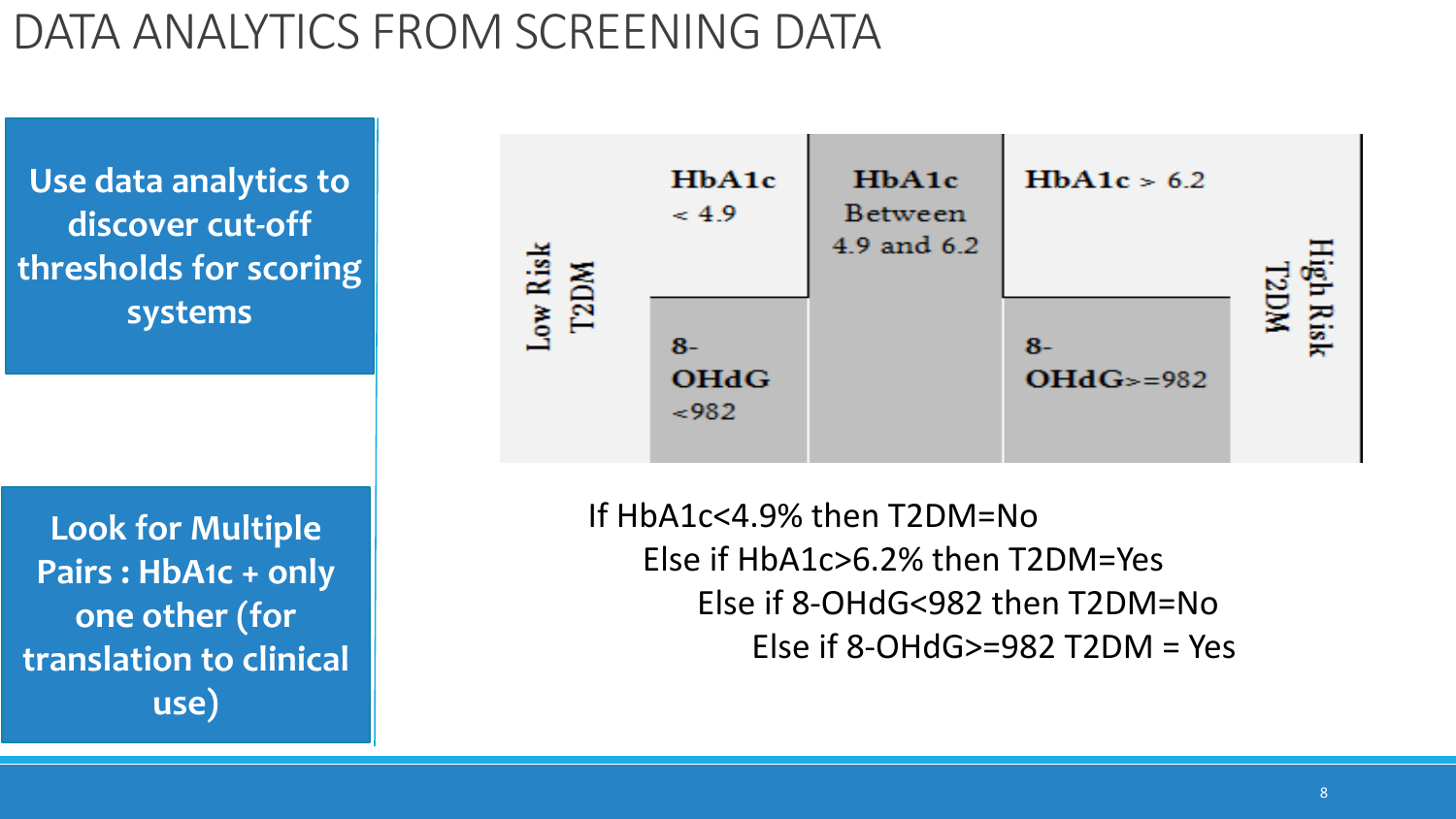## The Results: Many Mini Scoring Systems

![](_page_8_Figure_1.jpeg)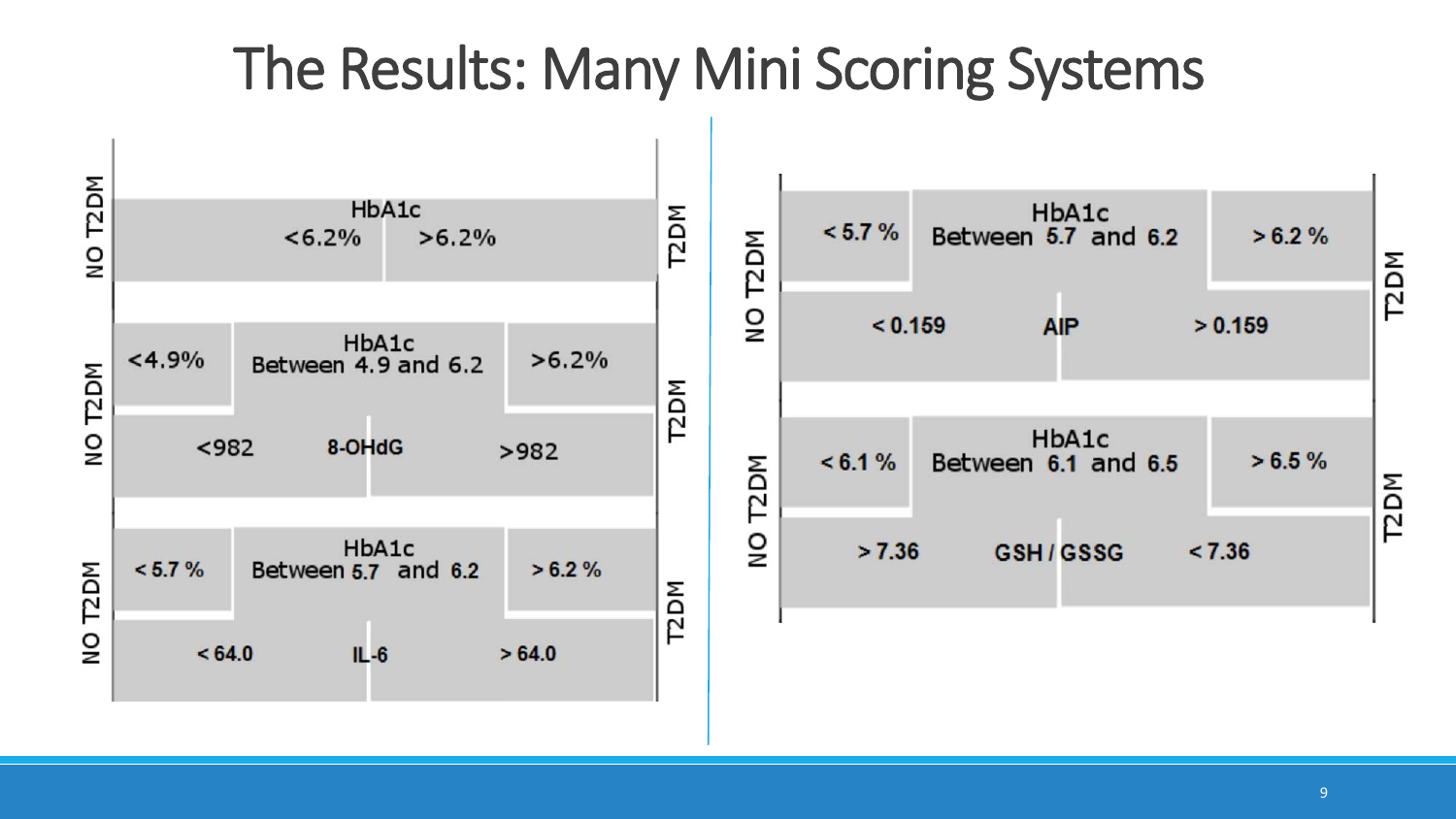## AusDrisk

# The Australian Type ZDiabetes<br>Risk Assessment Tool (noon)

0 points

2 points

4 points 6 points

8 points

Oponta 3 points

0 points  $2 - 1$ 

#### 1. Your age group

| Under 35 years   |  |
|------------------|--|
| $35 - 44$ years  |  |
| $45 - 54$ years  |  |
| $55 - 64$ years  |  |
| 65 years or over |  |
| Your gender      |  |
| Forsalo          |  |
| Mele             |  |
|                  |  |

#### Your ethnicity/country of birth: 3.

| 3a. Are you of Abongsnal, Torres Strait Islander, |   |
|---------------------------------------------------|---|
| Pacific Islander or Maori descent?                |   |
| -No.                                              |   |
| Yes                                               | Ð |
| <b>Conditions</b> were a senior to M.             |   |

|                                                                                                                        |   | <b>4.5/1/1110</b>          |
|------------------------------------------------------------------------------------------------------------------------|---|----------------------------|
| b. Where were you born?<br>Australia                                                                                   |   | 0 points                   |
| Asia (including the Indian sub-continent).<br>Middle East, North Africa, Southern Europe                               | Ω | 2 points                   |
| <b>Other</b>                                                                                                           |   | 0 points                   |
| Have either of your parents, or any of your brothers<br>or sisters been diagnosed with diabetes<br>(type 1 or type 2)? |   |                            |
| No                                                                                                                     | u | <b>Opoints</b>             |
| Yes                                                                                                                    | o | 3 ponts                    |
|                                                                                                                        |   | to have bigh blood glucose |

| 8. How often do you eat vegetables or fruit?            |                                                                                            |        |                      |
|---------------------------------------------------------|--------------------------------------------------------------------------------------------|--------|----------------------|
| Every day<br>Not every day                              |                                                                                            | Ð<br>п | 0 points<br>1 point  |
| 9. On average, would you say you do at least 2.5 hours. | of physical activity per week (for example, 30 minutes<br>a day on 5 or more days a week}? |        |                      |
| Yes<br>No                                               |                                                                                            |        | 0 points<br>2 points |
|                                                         | (usually at the level of the navel, and while standing)                                    |        |                      |
| Waist measurement (cm)                                  | For those of Asian or Aboriginal or Terres Strait                                          |        |                      |
| Islander descent:                                       |                                                                                            |        |                      |
| Man<br>Leon than 90 cm                                  | Women<br>Less than 80 cm                                                                   |        |                      |
| $90 - 100$ cm                                           | $80 - 90$ cm                                                                               | п      | 0 points<br>4 points |
| More than 100 cm                                        | More than 90 cm                                                                            | 61     | 7 points             |
| For all others:                                         |                                                                                            |        |                      |
| Man                                                     | Women                                                                                      |        |                      |
| Leos than 187 cm                                        | Less than 88 cm                                                                            |        | 0 points             |
| $102 - 110$ cm                                          | $88 - 100$ cm                                                                              | □      | 4 points             |

|    | Have you ever been found to have high blood glucose<br>(sugar) (for example, in a health examination,<br>during an illness, during pregnancy)? |   |          |
|----|------------------------------------------------------------------------------------------------------------------------------------------------|---|----------|
|    | No.                                                                                                                                            | U | 0 points |
|    | Yes                                                                                                                                            | o | 6 points |
|    | 6. Are you currently taking medication for high<br>blood pressure?                                                                             |   |          |
|    | No                                                                                                                                             | Ð | 0 points |
|    | Yes                                                                                                                                            | п | 2 points |
| L. | Do you currently smoke cigarettes or any other<br>tobacco products on a daily basis?                                                           |   |          |
|    | No.                                                                                                                                            |   | 0 points |
|    | Yea                                                                                                                                            | п | 2 points |

If you scored 6-11 points in the AUSDRISK you may be at increased risk of type 2 diabetes. Discuss your score and your individual risk with your doctor. Improving your Hestyle may help

#### Your risk of developing type 2 diabetes within 5 years":

- $\Box$  5 or less: Low risk Approximately one person in every 100 will develop diabetes.
- $\Box$  6-11: Intermediate risk

Committee of the Committee

For scores of 8-8, approximately one person in every 50 will develop diabetes. For scores of 9-11, approximately one person in every 30 will develop diabetes.

0 12 or more: High risk

> For scores of 12-15, approximately one person in every 14 will develop diabetes. For scores of 16-19, approximately one person in every 7 will develop diabetes. For scores of 20 and above, approximately one person in every 3 will develop diabetes.

\* The insect score may avenutiness the risk of debates in those aged less than 25 years.

If you scored 12 points or more in the AUSORISK you may have undisgnosed type 2 diabetes or bo at high risk of developing the disease. See your doctor about having a fasting blood glucose

### Department of Helth

http://www.health.gov.au/preventionoftype2diabetes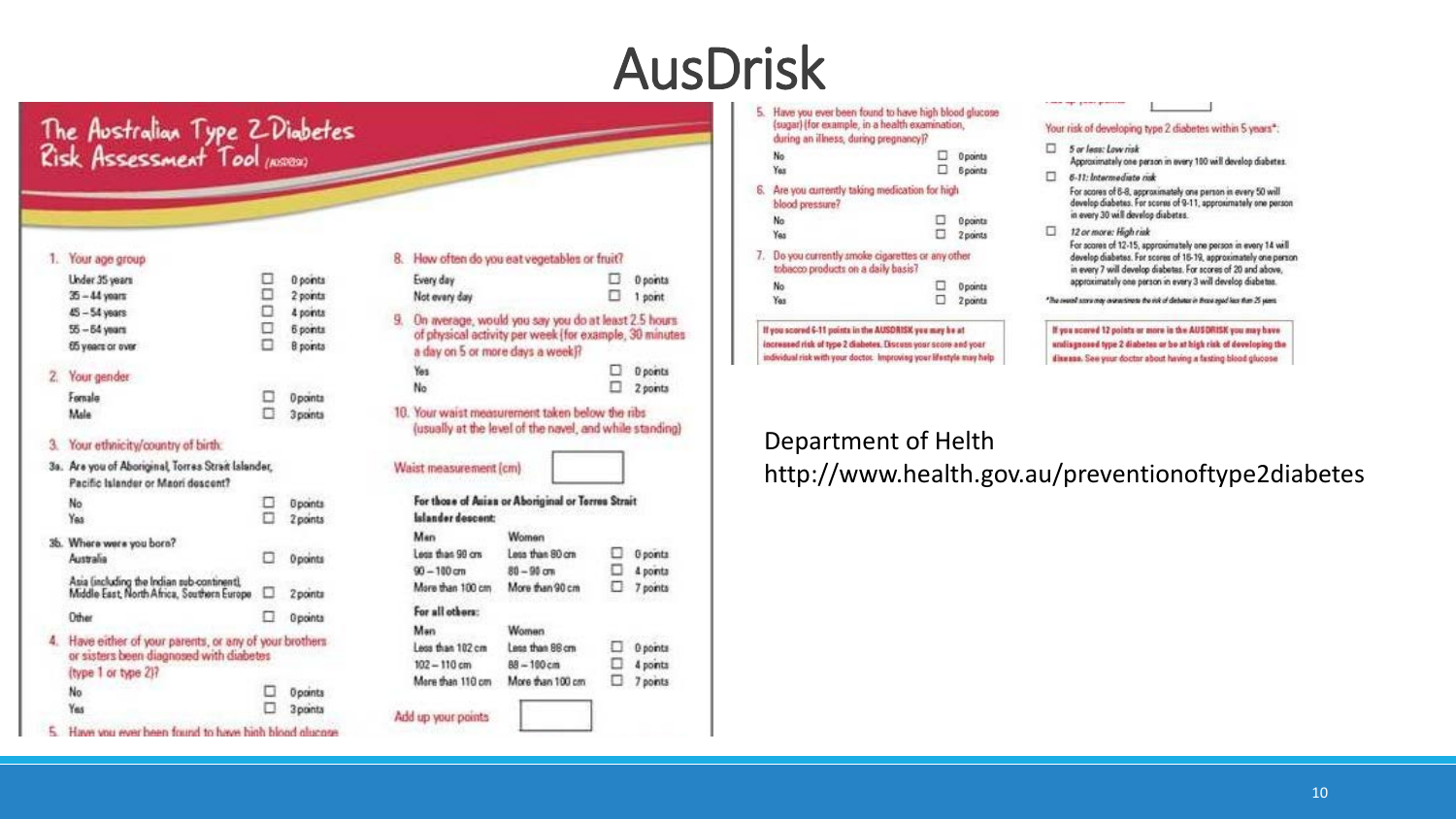## Recap

![](_page_10_Picture_1.jpeg)

### **1. Screening to empower people to manage their chronic conditions:**

- **1. Is technologically and economically feasible**
- **2. Is clinically useful**
- **2. Benefits include:**
	- **1. Opens up Big Data Analytics for Public Health**